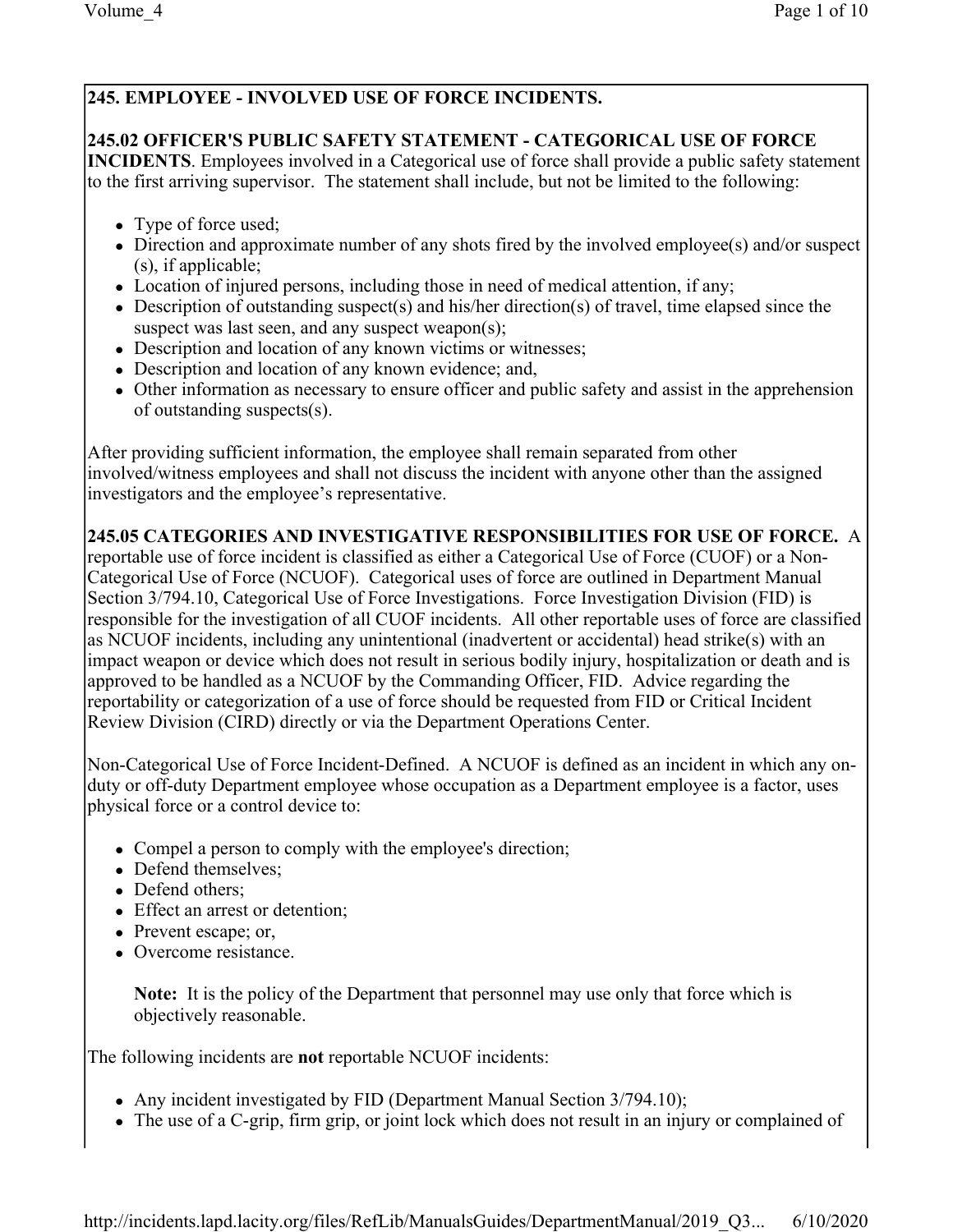injury to the subject;

- The use of a joint lock walk-down or body weight to overcome a subject's passive resistance which does not result in an injury or complained of injury to the subject;
- In a crowd control situation, a use of force report is not required when officer(s) become involved in an incident where force is used to push, move, or strike individuals who exhibit unlawful or hostile behavior and who do not respond to verbal directions by the police. This applies only to officers working in organized squad and platoon sized units directly involved in a crowd control mission. Additionally, should force be utilized under these circumstances, officersshall notify their immediate supervisor of the use of force once the tactical situation has been resolved. The supervisor shall report the action on the Incident Command System (ICS), Form 214 (Activity Log), or as directed by the incident commander. When a suspect has been taken Into custody, the booking number or Division of Records (DR) number of the related report shall be cross-referenced on the ICS Form; and,

**Note:** The use of chemical agents, including OC on a crowd as a whole, during crowd control situations shall be approved by a commander or above.

• The discharge, including tactical discharge, of a projectile weapon (e.g., beanbag shotgun, 37mm or 40mm projectile launcher or Compressor Air Projectile System), electronic control device (Taser), or any chemical dispenser that does not make contact with an individual or their clothing is not a reportable use of force.

**Note:** Such incidents shall be reported on an Employee's Report, Form 15.07.00, and submitted to the employees commanding officer for review and appropriate action. After all risk management, misconduct, or policy issues are identified, the Employee's Report shall be forwarded to Personnel and Training Bureau and CIRD for review and retention. A copy can be forwarded to CIRD@lapd.lacity.org.

A use of force report is required when an officer(s) becomes involved in an isolated incident with an individual during a crowd control situation, which goes beyond the mission of the skirmish line.

# **245.10 REPORTING A NON - CATEGORICAL USE OF FORCE INCIDENT.**

**Employee's Responsibilities.** An employee who becomes involved in a reportable Non-Categorical Use of Force (NCUOF) incident shall:

- Notify a supervisor without delay;
- The author of the report shall report the full details of the use of force incident in the related Department arrest or crime report;
- $\bullet$  Use an Employee's Report, Form 15.07.00, to report the full details of the use of force incident when a crime or arrest report is **not** required;
- Document the name of the investigating supervisor in the related arrest or crime report, or Employee's Report, under the heading "Additional", and,
- Ensure that all descriptions of suspect's actions and officers' actions are in plain language (versus "aggressive/combative" etc.).

Off-duty employees who become involved in a reportable use of force incident in which the employee's occupation as a Department employee is a factor shall notify his or her supervisor or watch commander without unnecessary delay. Notification shall be made to the Department Operations Center when the employee's location of assignment is closed.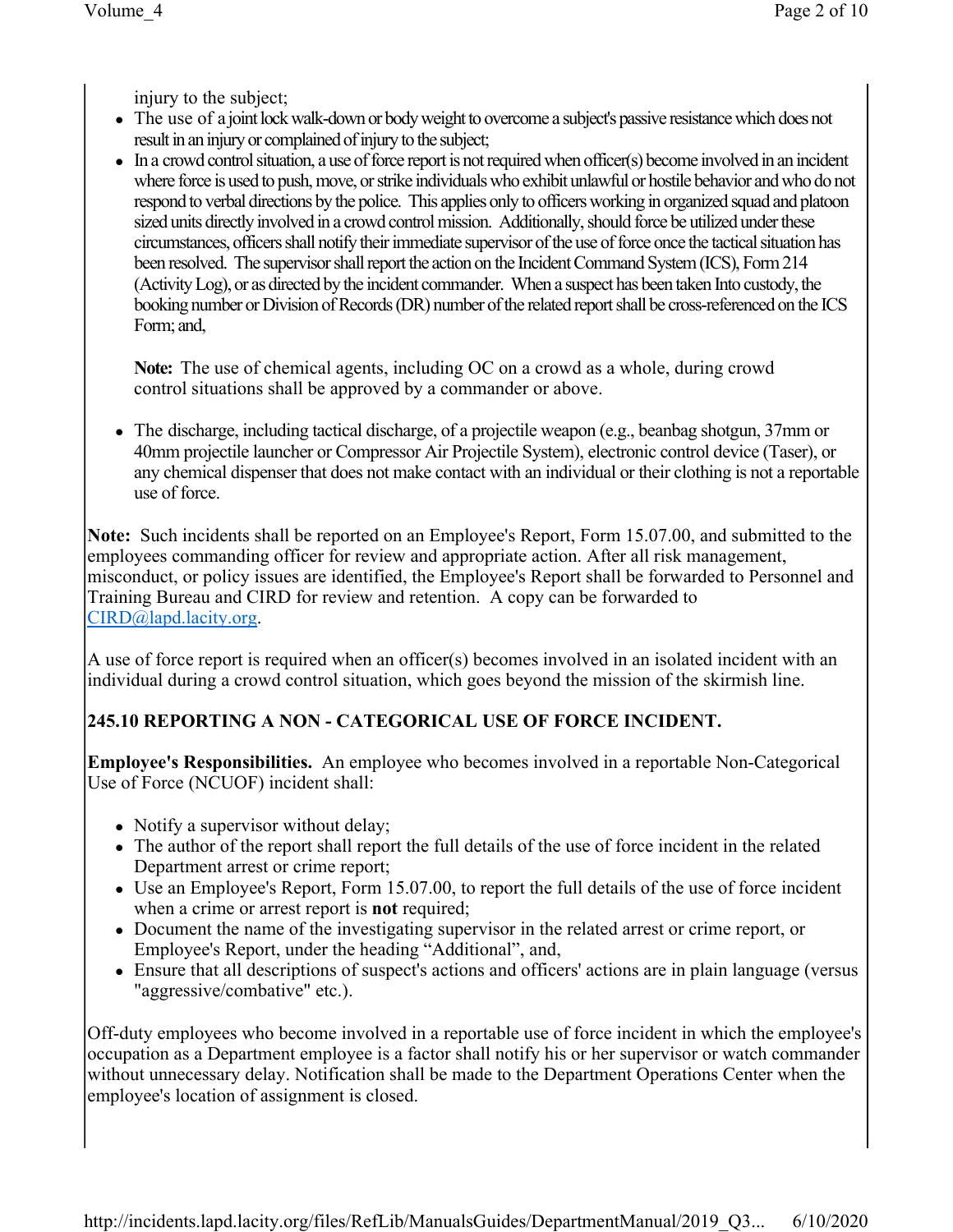**Note:** Off-duty employees completing use of force related reports shall submit a copy to their supervisor no later than their next regularly scheduled tour of duty.

**Investigating Supervisor's Responsibilities.** When a NCUOF incident occurs, an **uninvolved**  supervisor from the employee's (command or from the nearest Area when either the employee's command is closed or the employee's supervisor is not available to respond), shall be assigned to conduct the NCUOF investigation.

Generally, a supervisor who witnessed a NCUOF incident should not conduct a use of force investigation. However, the watch commander may make exceptions on a case-by-case basis, based on exceptional operational needs. The watch commander shall document the exceptional operational need in a Watch Commander's Daily Report, Form 15.80.00. Any supervisor who is involved in the use of force incident is not permitted to conduct the investigation.

**Note:** An involved supervisor is defined as a supervisor who used force, monitored the officer's actions and was in a position to intervene if necessary, provided guidance or direction during the use of force, or participated in the on-scene planning or directing related to the incident.

The supervisor assigned to conduct the investigation shall:

• Respond and conduct an on-scene investigation;

**Exception:** When an on-scene investigation is impractical due to exigent circumstances, such as a hostile group or an off-duty employee's distance from the City, the supervisor shall consult with his/her watch commander or officer in charge and arrange for a reasonable alternative.

- Collect and preserve all appropriate evidence and canvas the scene to locate witnesses, when appropriate;
- Document the vantage point of officers and witness(es), as well as any part of the force observed for Level I incidents;
- Conduct independent interviews with all involved and witnessing Department employees, non-Department witnesses, and the person(s) against whom force was used (group interviews are prohibited). Supervisors shall activate their Body Worn Video (MWV) when interviewing all non-Department witnesses during all NCUOF Level I and Level II investigations, except as specified below;
	- ¡ A witness or victim refuses to provide a statement if recorded and the encounter is nonconfrontational;
	- $\circ$  In the supervisor's judgement, a recording would interfere with his or her ability to conduct an investigation, or may be inappropriate, because of the witness's physical condition, emotional state, age or other sensitive circumstances

(e.g., a victim of rape, incest or other form of sexual assault);

- ¡ Situations where recording would risk the safety of a confidential informant or citizen informant; or,
- $\circ$  In patient-care areas of a hospital, rape treatment center, or other healthcare facility unless an enforcement action is taken in these areas.

**Note:** If a supervisor's BWV was not activated, and explanation shall be provided in the NCUOF.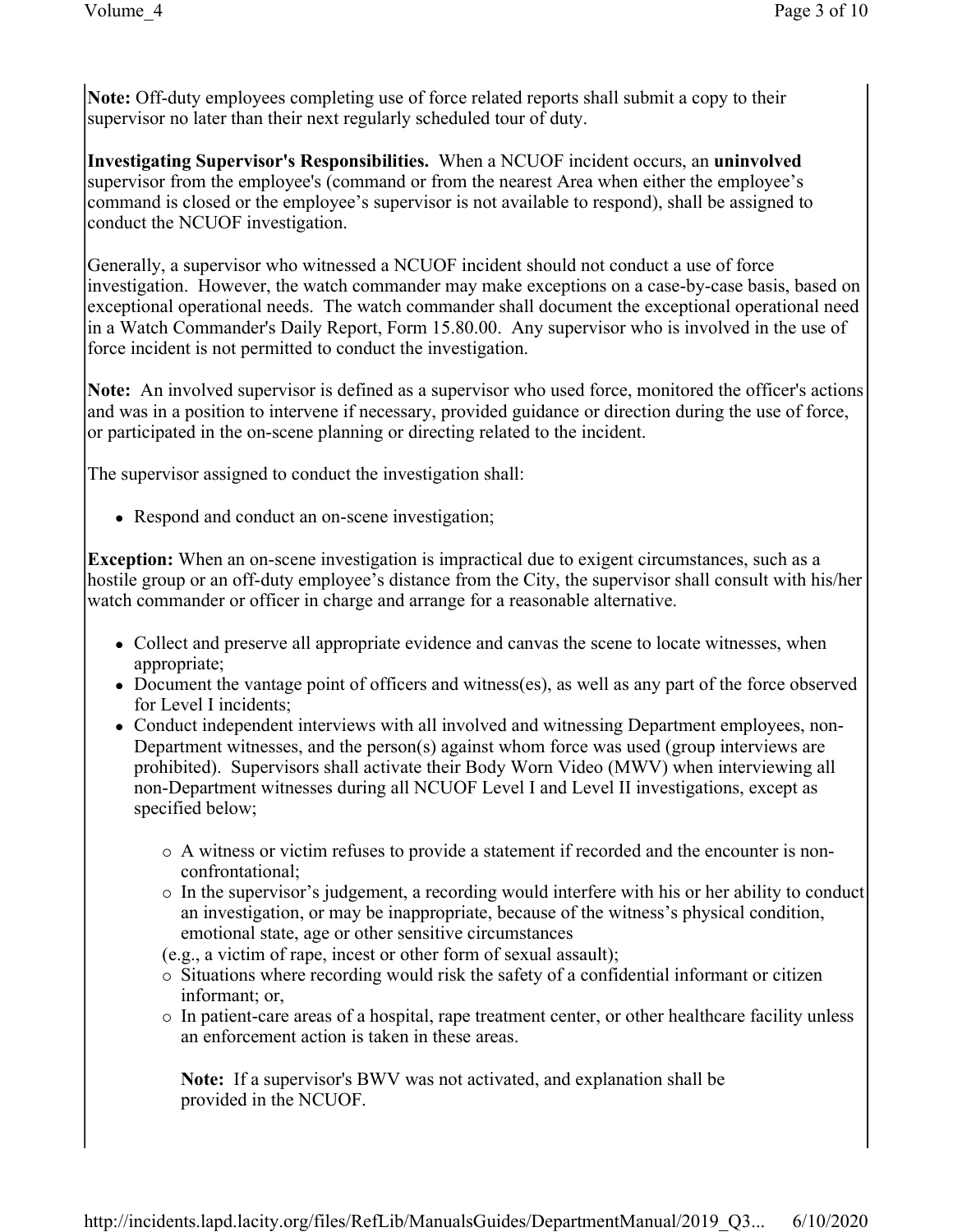- Determine an initial classification of the NCUOF as either a Level I or Level II incident;
- Review all audio and video recordings of the use of force and state in the report that recordings were reviewed;
- Identify the time frames relevant to the use of force and electronically "bookmark" the relevant portions for subsequent reviewers;
- Form Level I investigations, electronically record the statement of the subject of the use of force and non-Department witnesses;

**Note:** If during the course of the investigation by Area personnel, a NCUOF incident is reclassified from a Level II to a Level I incident, the investigating supervisor shall attempt to reinterview and electronically record the statement of the subject of the use of force and of non-Department witnesses, if not done during the initial investigation. If unable to re-interview and/or record the interview at that time, an explanation of what attempts were made to reinterview the parties is required.

- Verify whether all statements are consistent with the arrest report or related reports;
- Identify and document any inconsistencies or conflicts between the accounts of the officers, the suspect(s), and/or the witness(es), and attempt to resolve those differences;
- Review any related crime and/or arrest report or Employee's Report, to ensure that the related reports contain a complete account of the incident. A Follow-up Investigation, Form 03.14.00, may be used to make any necessary corrections to the related report(s) or to provide additional information;

**Note:** The supervisor who conducts the NCUOF investigation shall not approve any of the related report(s).

- Utilize the Use of Force System (UOFS) to complete the NCUOF Report; and,
- Forward the completed NCUOF Report along with all related reports, to the watch commander/officer in charge (OIC).

**Note:** Generally, a NCUOF Report should be initiated in the UOFS before the investigating supervisor's end of watch. This requirement will be satisfied when the investigating supervisor generates a UOF case number. However, complex incidents or exigent circumstances may require additional time.

Multiple NCUOF incidents can be captured in one NCUOF Report case number (e.g., NCUOF during the arrest and a separate NCUOF during booking of the same subject). Additionally, multiple NCUOF incidents involving multiple subjects during one incident can also be reported in a single NCUOF Report, especially if the incident is documented in one arrest report narrative.

**Watch Commander's Responsibilities.** A watch commander OIC reviewing a NCUOF investigation shall document his or her insight in the "Findings" section of the NCUOF Report. As part of this evaluation, watch commanders/OICs shall:

- Evaluate whether or not the force used was objectively reasonable and ensuring that all relevant tactical, use of force, and policy issues are addressed.
- Evaluate each force option used by each officer and determine if it was reasonable based on the actions of the subject of force (i.e., suspect);
- Evaluate the officer's efforts at tactical de-escalation and provide a rationale if tactical de-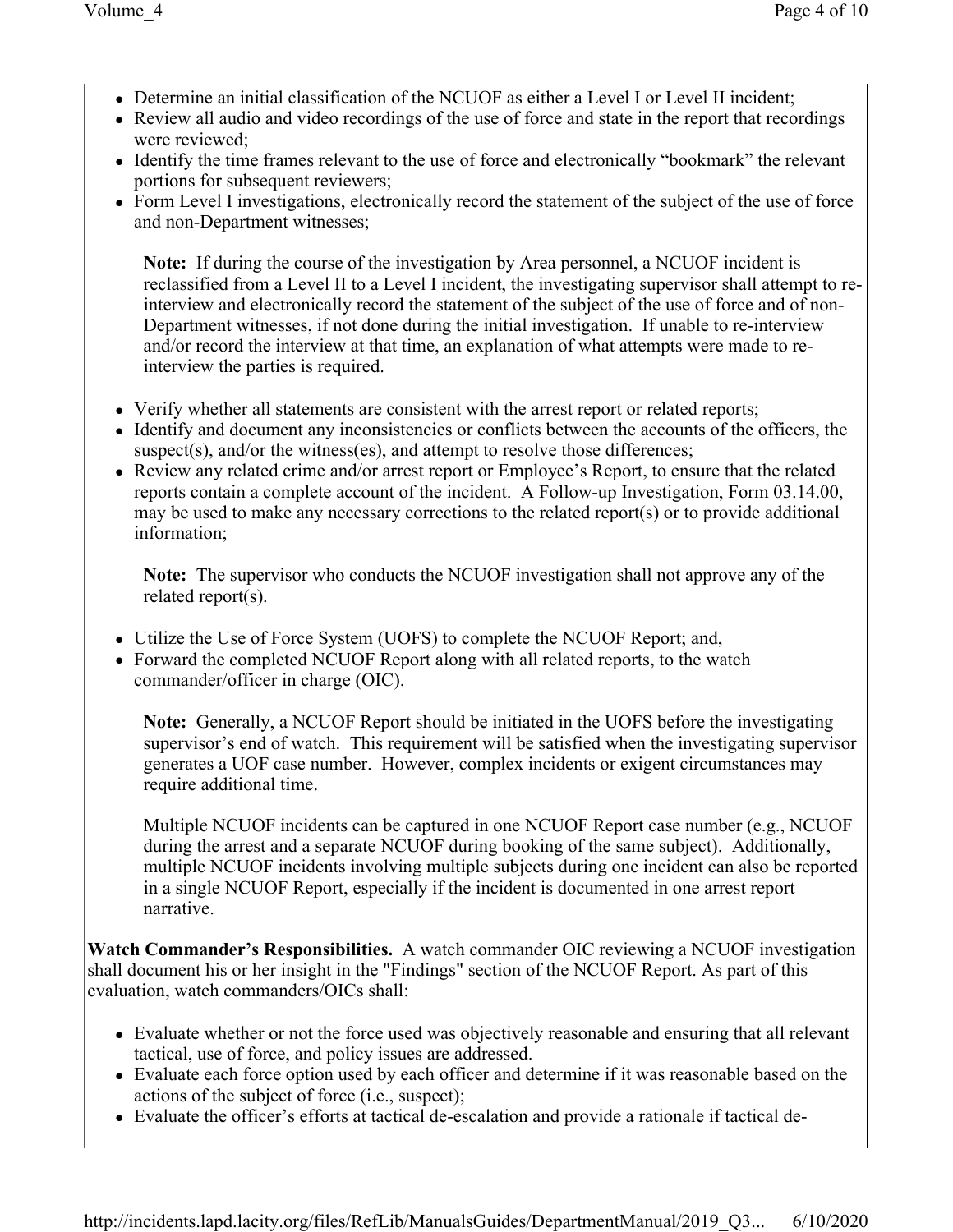escalation was not feasible;

- Ensure that all supervisors are interviewed regarding their actions at the scene during the incident;
- Evaluate the actions of each of these supervisors and the existence and effectiveness of supervisory command and control;
- Level I issues need to be identified and addressed in the "Insight" section, such as how the inconsistencies or conflicts were resolved (e.g., independent witnesses corroborated the officer's or subject's account, a lack of injuries one would expect to see with the force reported by the subject, or video/audio corroborated or refuted the subject's allegation); and,
- Review the relevant recordings of the incident "bookmarked" by the investigating supervisor and certify that this has been completed.

**Note:** Reviewers at each level are required to review and certify that they have reviewed all bookmarked recordings of the incident.

**Authority to Approve Reports.** Non-Categorical use of force investigations and any related report(s) (i.e., the crime and/or arrest report or Rmployee's Report), **shall be approved by an on-duty watch commander/OIC or designee of supervisory rank**.

**Note:** The watch commander/OIC approving the use of force investigation is not required to be the same watch commander/OIC who reviewed and approved the related report(s). Generally, the involved Department employee's chain of command will conduct and approve the use of force investigation.

**Example:** Officers from Metropolitan (Metro) Division submit an arrest report to the watch commander, Area of occurrence, while the Metro supervisor assigned to investigate the related use of force submits the completed investigation to his or her Metro OIC.

**245.11 NON - CATEGORICAL USE OF FORCE REPORTING LEVELS.** All Non-Categorical use of force incidents shall be initially classified by the investigating supervisor as either a Level I or Level II incident.

**Level I Incident.** A Non-Categorical use of force shall be reported as a Level I incident under the following circumstances:

- **1.** An allegation of unauthorized force is made regarding the force used by a Department employee(s); or,
- **2.** The force used results in a serious injury, such as a broken bone, dislocation, an injury requiring sutures, etc., that does not rise to the level of a Categorical use of force incident; or,

**Note:** If the investigating supervisor is unable to verify the seriousness of an injury or complained of injury, it shall be reported as a Level I incident. If the injury requires admission to a hospital, the incident becomes a Categorical use of force and will be investigated by Force Investigation Division.

- **3.** The injuries to the person upon whom force was used are inconsistent with the amount or type of force reported by involved Department employee(s); or,
- **4.** Accounts of the incident provided by witnesses and/or the subject of the use of force substantially conflict with the involved employee(s) account.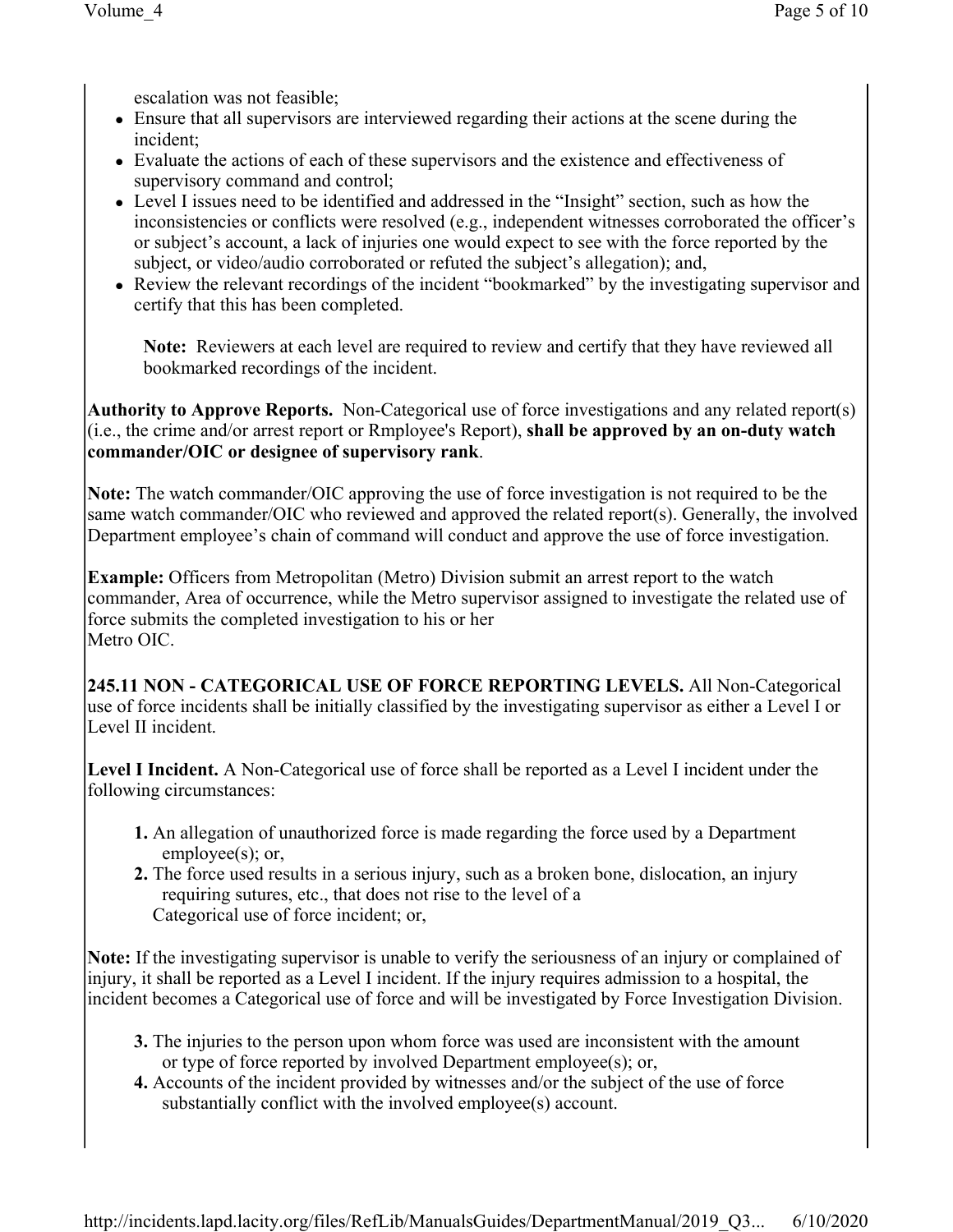**Level II Incident.** All other reportable Non-Categorical uses of force that do not meet Level I criteria shall be reported as Level II incidents. This will include the use of an impact device or less-lethal munitions **with** hits (Refer to Manual Section 4/245.13 for Level II reporting guidelines).

**Note:** If the use of an impact device or less-lethal munitions causes a serious injury such as a broken bone, dislocation, or an injury requiring sutures, etc., and does not rise to the level of a Categorical use of force, it shall be reported as a Level I incident. Department employees are reminded that any person struck with a baton shall be transported to a Department approved medical facility for medical treatment prior to booking.

**245.12 COMPLETING THE NARRATIVE – LEVEL I INCIDENT.** In addition to completing pages 1, 2, and 3 of the Non-Categorical Use of Force Report, Form 01.67.05, supervisors investigating a Level I incident shall prepare and attach a narrative using the following headings:

**1. WITNESS STATEMENT(S).** Supervisors shall interview the subject of force, witnesses, and all Department employees who either witnessed and/or were involved in the incident.

A **brief** written summary of the statement provided by the subject of the use of force and/or any witness is only required under this heading **if**:

- The interview was not tape-recorded (not applicable to Department employees); or,
- The person's account of the use of force is in substantial conflict with the involved employee(s) account.

**Example:** "Gregory Jones. This witness stated that he saw a female officer strike the suspect with a closed fist. The involved officers stated that they did not strike the suspect at any time."

**Tape-Recording Witness Statements.** Supervisors investigating a **Level I** incident shall tape record statements from the subject of the use of force and all non-Department employee witnesses. Recorded interviews shall be conducted in accordance with Department guidelines established in *Complaint Investigations: A Guide for Supervisors.* If tape recording is not practical or an individual refuses to be tape recorded, the person shall be listed in the narrative under "Witnesses" along with an explanation as to why his/her interview was not tape-recorded and a brief written summary of his/her non-taped statement.

**Example:** "Janet Jones. This witness agreed to be interviewed on condition that she not be taperecorded. Jones stated that she did not observe either of the responding officers strike the suspect."

Tape-recording interviews with Department employees is not required. The related crime and/or arrest report or Form 15.07.00, will serve as documentation of the involved Department employee(s) statement. All tape recordings, including those from personal tape recorders, shall be booked at Technical Investigation Division (TID) and have tape numbers issued. Tape numbers shall be documented in the Non-Categorical Use of Force Report.

**Consistent Statements.** Statements provided by witnessing Department employees that are consistent with events as depicted in the related report shall be noted. Likewise, if statements provided by non-Department employee witnesses are consistent, this similarly shall be documented.

**Example:** "The statements provided by the following witnessing Department employees – Officers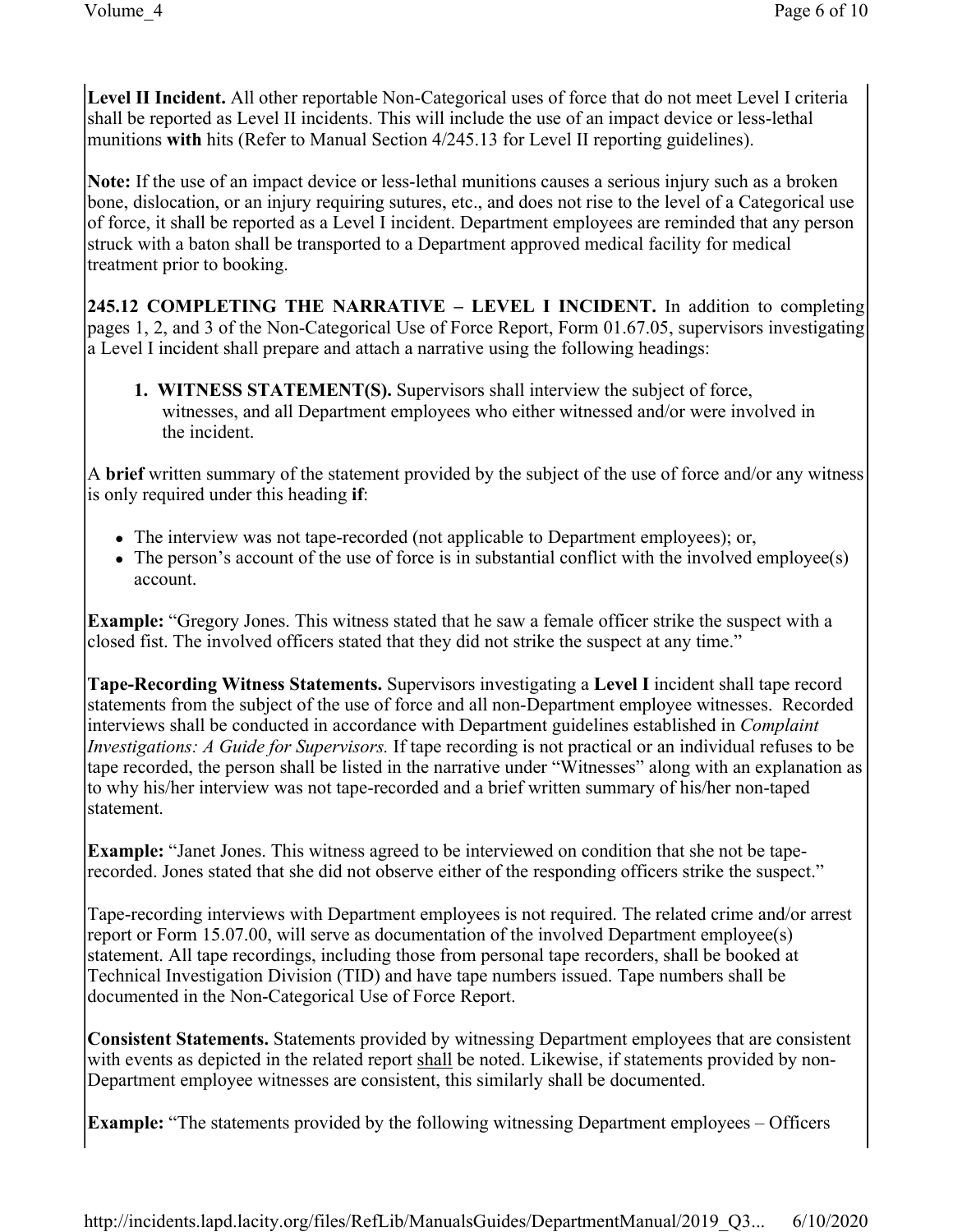Nuno, Blake and Ramirez - were consistent with the incident as depicted in the arrest report."

If a person refuses to provide a statement, this shall be documented in this section. An attempt shall still be made to obtain the witness's identifying information.

**2. INJURIES/MEDICAL TREATMENT.** Document all visible and complained of )njuries, including any medical treatment provided. All individuals receiving medical treatment shall be asked to sign an Authorization to Release Medical Information Form. If they refuse, the appropriate box shall be checked on the Non-Categorical Use of Force Report. If an individual is **unable** to sign the Authorization to Release Medical Information Form, supervisors shall explain why in this section (e.g., "Under the influence, psychological evaluation hold," etc.). If an individual is a juvenile (below 18 years of age) and the individual is not an emancipated minor, an officer shall provide the Authorization to Release Medical Information Form to the juvenile's parent or legal guardian. The juvenile's parent or legal guardian shall be asked to sign the Authorization to Release Medical Information Form on behalf of the juvenile and check the box below the signature.

**Medical Release Obtained.** If a signed Authorization to Release Medical Information Form is obtained, Department personnel shall collect the necessary injury and medical information in accordance with Manual Section 4/648. This includes attempting to collect and verify treatment information relevant to the use of force based on interviews with medical personnel.

**Medical Release Not Obtained.** Federal law now limits access to an individual's medical history and treatment information. Therefore, if a signed Authorization to Release Medical Information Form is **not** / btained, supervisors **shall not ask medical personnel** for injury and treatment information pertaining to an individual upon whom force was used. Rather, supervisors shall attempt to collect medical information based on personal observations and/or statements from the subject of the use of force, the involved employee(s), and non-medical witnesses. Supervisors shall only collect the medical information necessary to complete the use of force investigation.

Supervisors shall document medical treatment information on the face sheet of the Non-Categorical Use of Force Report and check the appropriate box to indicate the source of the information (i.e., *"Verified*" or provided by medical personnel; *"Observed*" and reported by (non-medical) witnesses and/or Department employees; or "*Reported"* by the subject of force. Only one box shall be checked. If verified information cannot be obtained, "Observed" is the next most desirable option, followed by information reported by the subject of the use of force.

Generally, it is permissible for Department employees to obtain medical information they may overhear or observe, as a bystander, if there is a legitimate law enforcement reason for their presence at the location (e.g., if a suspect in custody requires medical treatment, an officer may reasonably accompany him/her during treatment.) In such cases, information overheard from a treating physician shall be reported as "Verified," and an explanation as to how the information was collected shall be provided. In all cases, supervisors shall document their efforts to obtain medical information in this section.

E**xample:** "The suspect declined to sign a Authorization to Release Medical Information Form. However, Officer Jones stated that he heard the suspect advise Fire Department personnel that he believed`his left arm was broken. According to Officer Jones, the suspect stated to him that he believed he may have injured his arm in an attempt to avoid handcuffing. I arrived at the hospital and observed the suspect with a cast on his left arm." (In this case, supervisors would list "Possible Broken Arm" on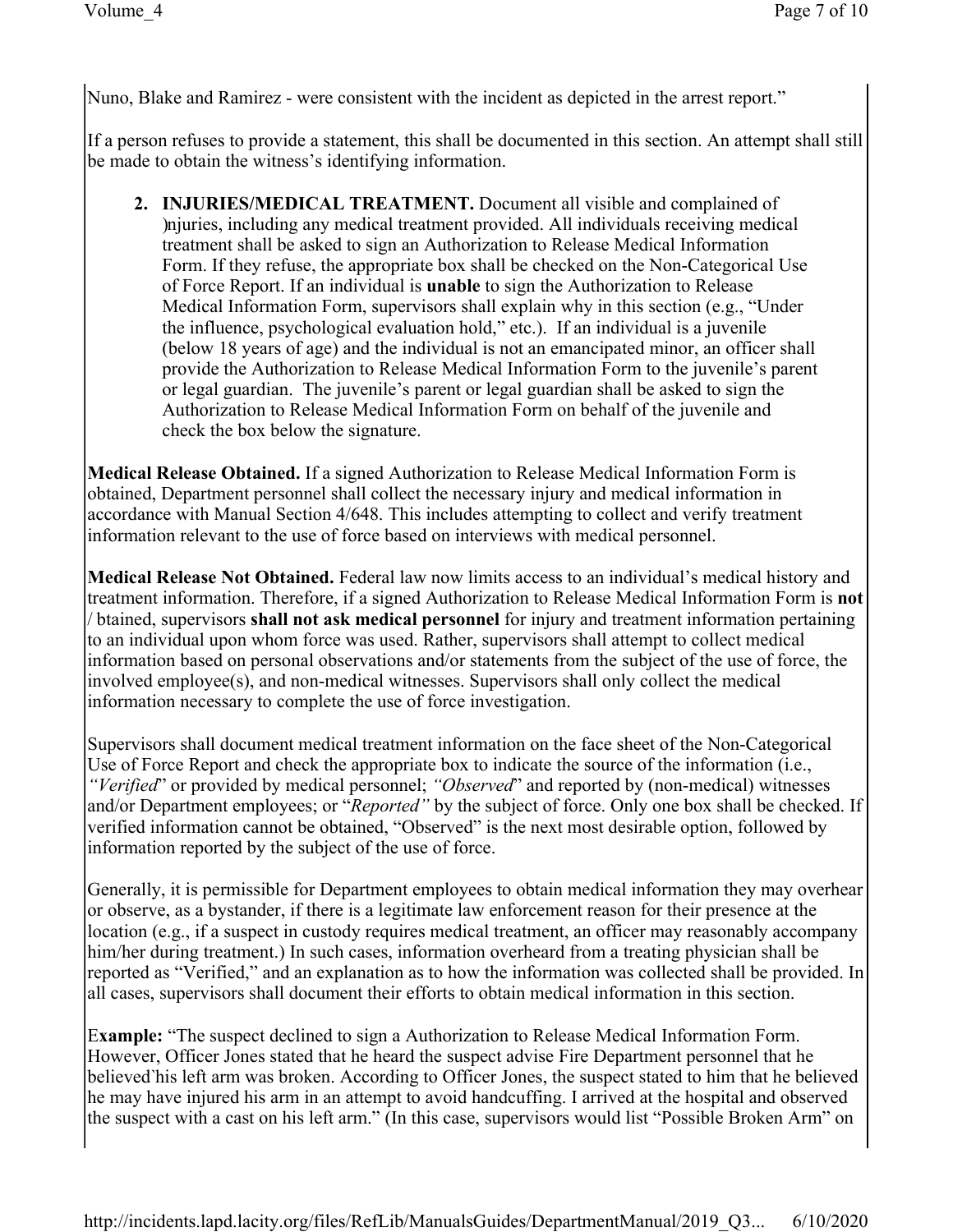the Non-Categorical Use of Force Report face sheet and check off "Observed.")

Regardless of whether a signed Authorization to Release Medical Information Form is obtained, supervisors shall ask the subject of the use of force if and how he/she was injured and document the response in this section. Any documentation of medical treatment obtained by Department employees shall be listed under "Addenda" and attached to the Non-Categorical Use of Force Report.

**Note:** Due to potential criminal and civil liability issues, Department employees shall not accept any medical documentation regarding the subject of the use of force unless a signed Authorization to Release Medical Information Form is obtained.

- **3. PHOTOGRAPHS AND OTHER EVIDENCE***.* Photographs should be taken and included in all Non-Categorical use of force (NCUOF) investigations. If a photograph is impractical (e.g., the subject of the use of force refuses to be photographed, etc.), an explanation shall be documented in the NCUOF report. Information related to photographic evidence should be documented in the Scene Canvassed for Physical Evidence section. Investigating supervisors are to ensure photographs are taken of the following:
	- The subject of the use of force to document visible injury and any complained injury locations. Absent unavoidable circumstances, TID staff shall take photographs if required of exposed breasts, buttocks, or genitalia;

**Note**: Photographs should always be taken of the impact locations when less lethal devices are used.

- Department employees to document visible injury and any complained of injury location resulting from the NCUOF incident or any evidence such as damaged equipment or torn uniform items;
- The scene of the incident and evidence collected if it is relevant to the use of force and/or sustained injuries;
- The vantage point of a witness when it may prove useful in resolving conflicting statements between witnesses as it relates to the use of force; and,
- Additional photographs may be taken at the discretion of the investigating supervisor for evidentiary purposes. This includes cases where a criminal filing may be sought, such as battery against a police officer.

Photographs taken with a digital camera by Department employees will suffice for recording Level II and Level I investigations, although photographs taken by TID are preferred for Level I investigations. All photographs, including those taken by TID, should be attached and listed individually in the Addenda and Attachments Sections of the NCUOF Report. A brief description of each photograph shall be included in this section. Photographs taken by TID shall reflect the appropriate reference number obtained from TID. Compact disks containing photographs shall be placed in an envelope and the envelope marked with the corresponding reference number.

**4. INVESTIGATING SUPERVISOR'S NOTES.** Supervisors shall use this heading to address substantial conflicts and/or discrepancies between statements provided by a witness or the subject of the use of force and statements provided by involved Department employees. To assist in the evaluation of these differences, supervisors shall attempt to establish each witness's vantage point when they observed the use of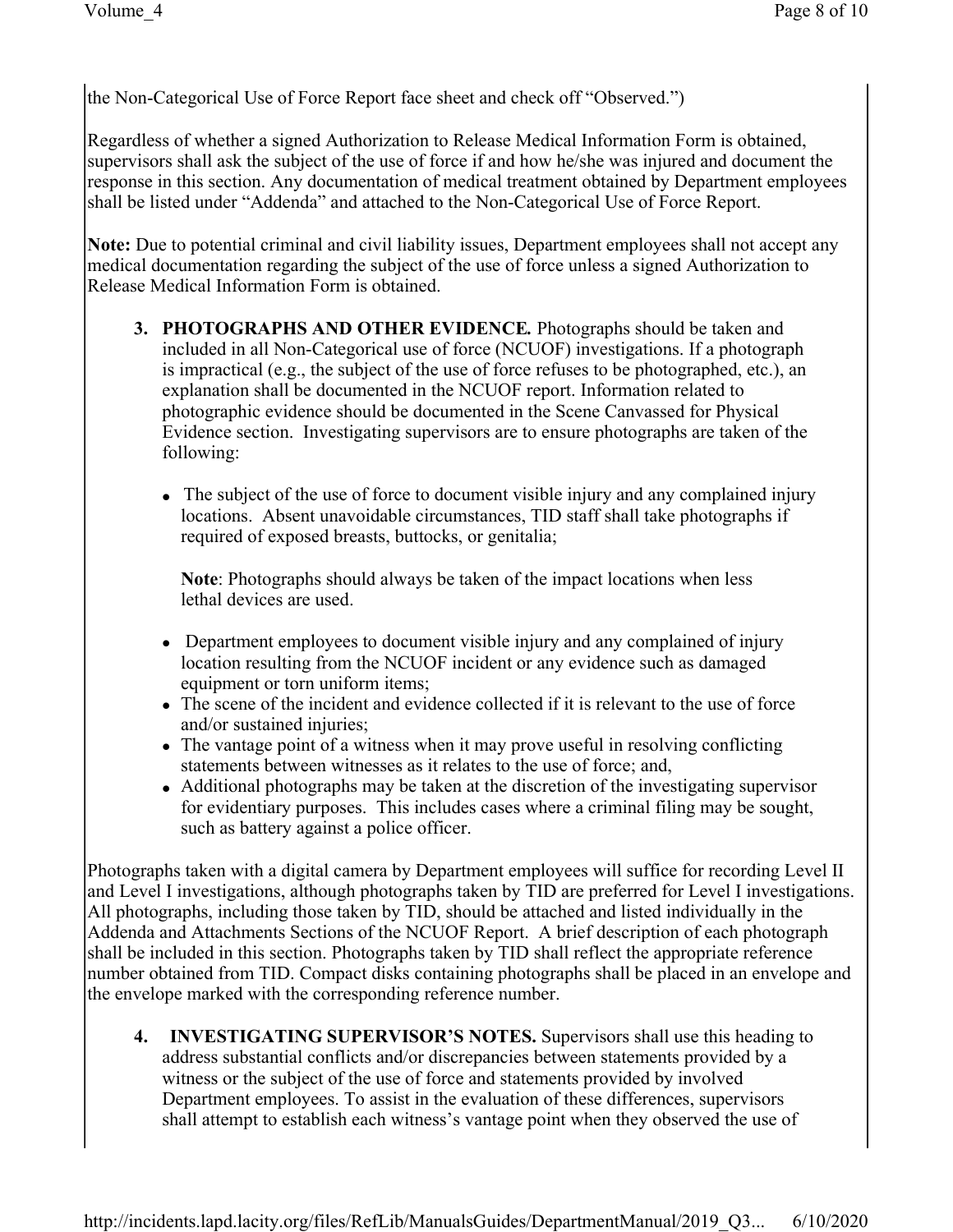force, as well as any other variables such as time of day, lighting, weather conditions, noise level, or traffic patterns.

**Requirements for Witnessing Investigating Supervisor.** Investigating supervisors who witnessed the incident shall summarize their observations in this section and list themselves as a witness under "Witnesses/Non-Involved Employee Witnesses" on the Non-Categorical Use of Force Report.

**Verbal Warning Requirements.** Department employees are, in certain circumstances, required to provide a verbal warning prior to the use of less-lethal force. This section shall be used to document the name of the employee giving the warning and what was said. Likewise, in cases where a warning was required but not given, supervisors shall provide an explanation here. If no warning was required, no documentation is necessary.

Any other information relevant to the investigation that does not fall under the previous headings may be documented in this section.

**5. ADDENDA.** Supervisors shall numerically list all addenda items (attachments) to the Non-Categorical Use of Force Report (e.g., 1. Arrest Report 2. Vehicle Impound Report 3. Authorization for Release of Medical Information, etc.) and include a brief description of each item. The number that corresponds to the listed item shall be written in red pen or pencil on the lower right corner of each attached document.

**245.13 REPORTING LEVEL II INCIDENTS.** The process for documenting/ reporting Level II incidents shall mirror that of a Level I incident, with the following exceptions:

- Tape-recording non-Department employee witnesses is optional;
- The requirement for an "Incident Overview" is eliminated; and,
- The requirement to document *any* witness statements in the narrative of the Non-Categorical Use of Force Report is eliminated. The related crime and/or arrest report or Form 15.07.00 will serve as documentation of statements for the subject of the use of force, witnesses, and involved Department employees. Any discrepancies between statements shall still be addressed in "Investigating Supervisor's Notes."

**Note:** Discrepancies that constitute a substantial conflict between witness or suspect accounts and the involved employee(s) account shall be reported as a Level I incident.

**245.50 DEPLOYMENT OF THE PATROL RIFLE AND SLUG AMMUNITION.** Qualified Patrol Rifle or Slug Ammunition personnel may deploy their firearms in field operations, in accordance with Department Manual Sections 3/610.17, Deployment of the Patrol Rifle and 3/611.60 Deployment of Slug Ammunition, as they determine necessary, just as they would any other Department-approved firearm. However, personnel must be able to articulate the reason(s) for drawing, exhibiting and deploying the firearm(s), Patrol Rifle, or Slug Ammunition. The articulable facts justifying the action shall meet the Department's Use of Force Policy.

**Communications Division's Responsibility.** Upon receiving a "Code Robert" request, Communications Division personnel shall:

- Broadcast an all units "Code Robert-UPR" or "Code Robert-Slug" and the location of the request;
- Assign the call to a UPR or SSA equipped unit; and,